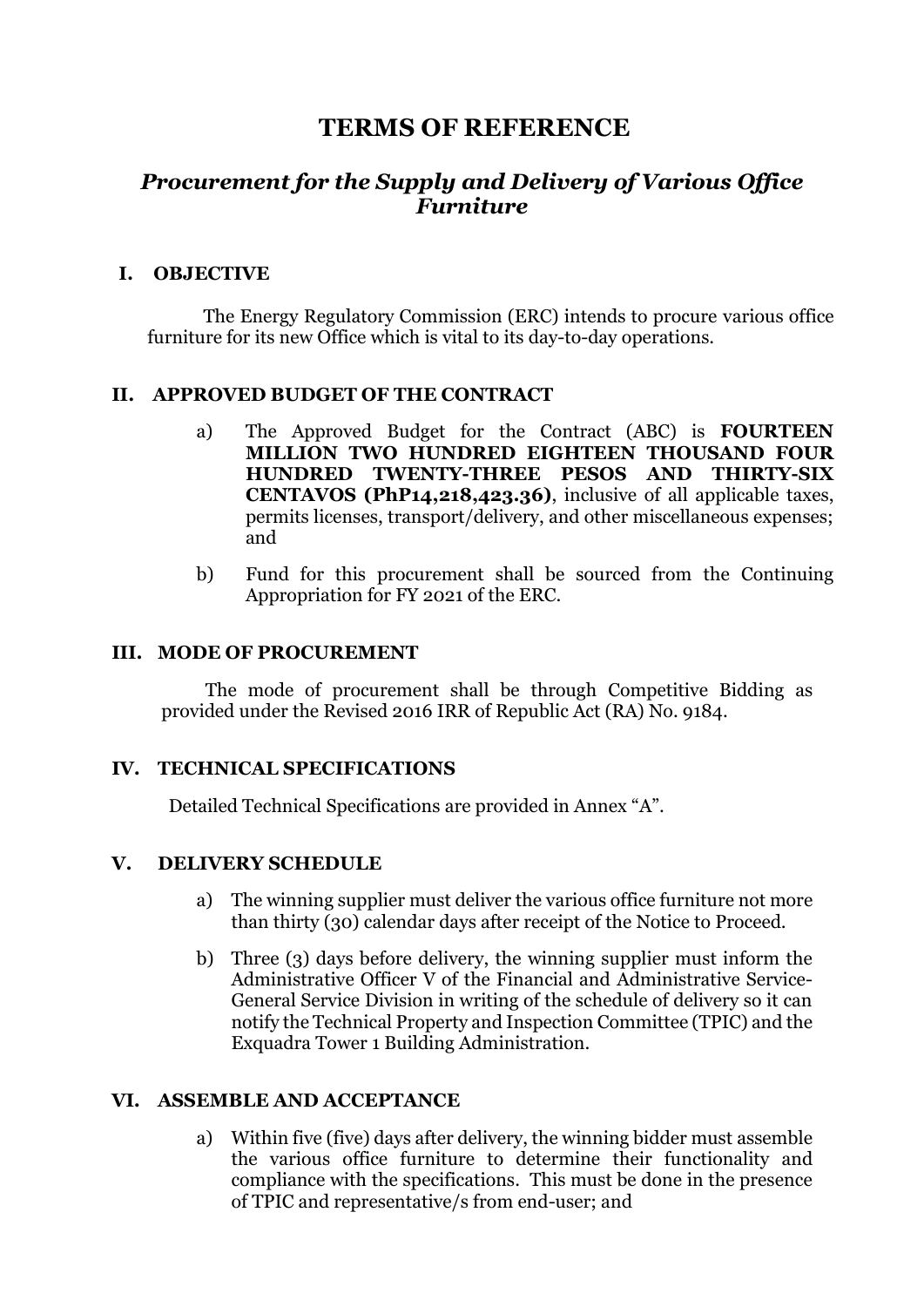b) All deliverables shall be checked by the TPIC before the final acceptance of the items.

## **VII. DOCUMENTATION AND WARRANTY**

- a) On the day of the delivery, the winning supplier must provide the Warranty Certificate covering the Office Furniture delivered;
- b) The Office Furniture must be covered by the warranty on parts and service for one (1) year; and
- c) The warranty period shall commence upon acceptance of the goods/items.

## **VIII. BIDDER'S QUALIFICATION**

- a) Bidders must be in the business of manufacturing or supply/delivery of Office Furniture for at least three (3) years; and
- b) Bidders must have similar projects in the last three (3) years.

## **VII. PAYMENT**

Full payment upon 100% full completion, delivery, and ERC acceptance. All payments shall be subject to existing accounting and auditing rules and regulations applicable.

## **VIII. LIQUIDATED DAMAGES**

- a. Where the Lessor refuses or fails to satisfactorily complete the work within the specified contract time, plus any extension time duly granted and is hereby in default under the contract, the Lessor shall pay ERC for liquidated damages, and not by way of penalty, an amount, as provided in the conditions of the contract, equal to onetenth  $(1/10)$  of one percent  $(1%)$  of the cost of the unperformed portion for every day of delay. The maximum deduction shall be ten percent (10%) of the amount of the contract, of which ERC may rescind or terminate the contract, without prejudice to other courses of action and remedies available under the circumstances such as but not limited to forfeiture of performance security and/orblacklisting of the latter.
- b. For entitlement to such liquidated damages, ERC need not prove the damages incurred. Said damages in any amount shall be deducted from any money due or which may become due to the Lessor under the Contract and/or collect such liquidated damages from the retention money or other securities posted by the Lessor atERC's convenience.